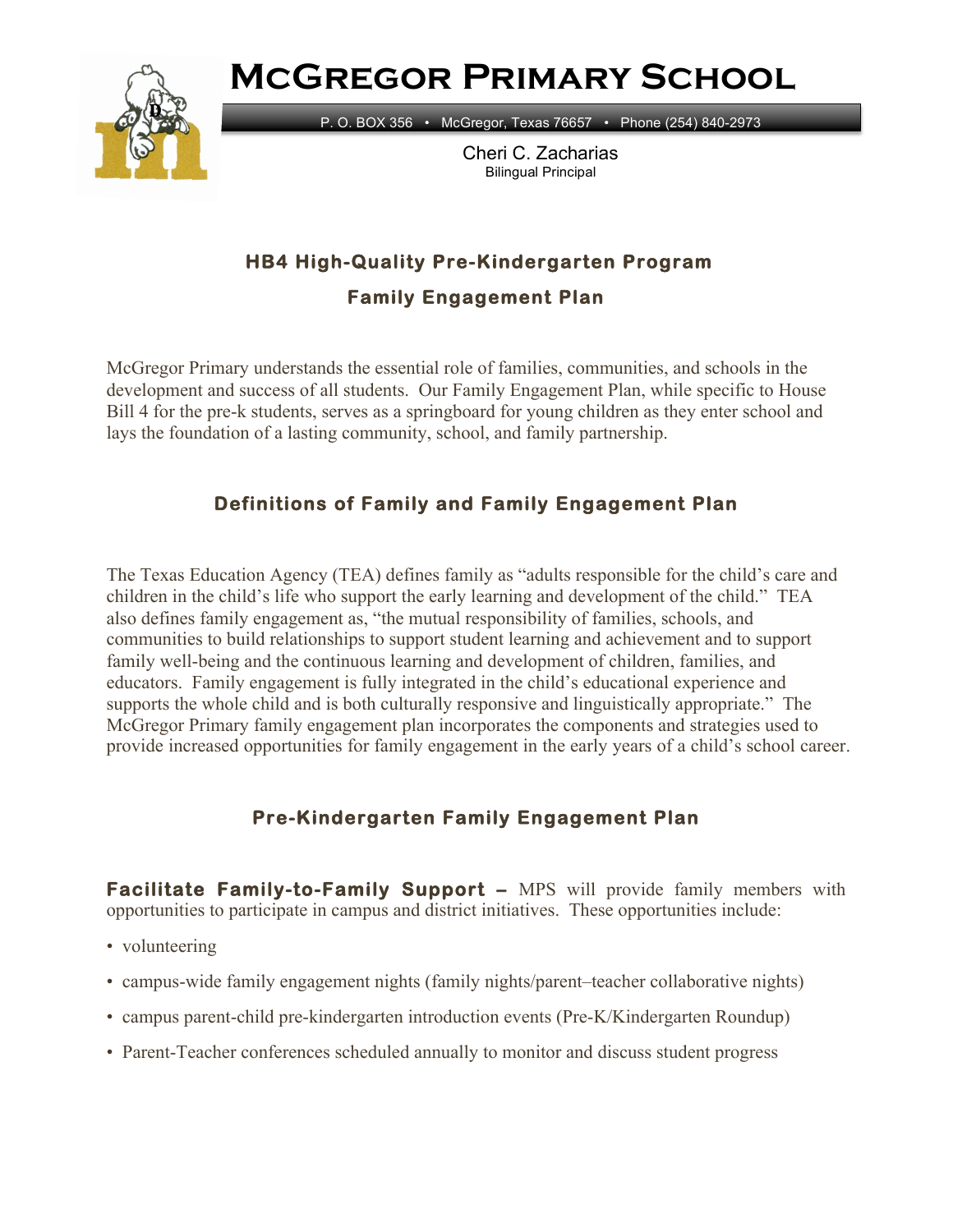**Establish a Network of Community Resources:** MPS will strengthen the network of community resources available to families of pre-kindergarten students and work to make sure families are aware of these resources.

- Packs of Hope program
- Starry Counseling Center
- HOPES Program
- Free Dental & Vision Clinics
- Peer-Assisted Leadership Program
- Programs for students who are homeless
- Food Pantry Access

**Increase Family Participation in Decision-Making:** MPS will invite families to evaluate pre-kindergarten family engagement events and programs. These opportunities include the following:

- Parent Conferences with an emphasis on collaborating with families to solve problems
- Campus SBDM committees
- Title I Parent Involvement Surveys
- HB4 Survey

**Equip families with Tools to Enhance and Extend Learning:** MPS will use strategies to help families create positive, meaningful, and fun learning opportunities at home. These strategies will include the following:

- CLI Parent Access to academic content
- Handouts with tablet/phone apps and online sites with pre-k/kinder academic content
- Summer English as a Second Language School for all qualified students
- Information about Summer Library Programs

#### **Develop Staff Skills in Evidence-Based Practices that Support Families in Meeting their Children's Learning Benchmarks:** MPS will

provide professional development to all staff working with pre-kindergarten families in order to ensure that they understand the importance of family engagement in a students' learning. These offerings will include the following:

- District Staff Development Days, August Staff Development Week
- Online Early Childhood Education Professional Development Hours
- Pre-K Early Childhood Conference
- Meetings with campus administrator regarding pre-kindergarten